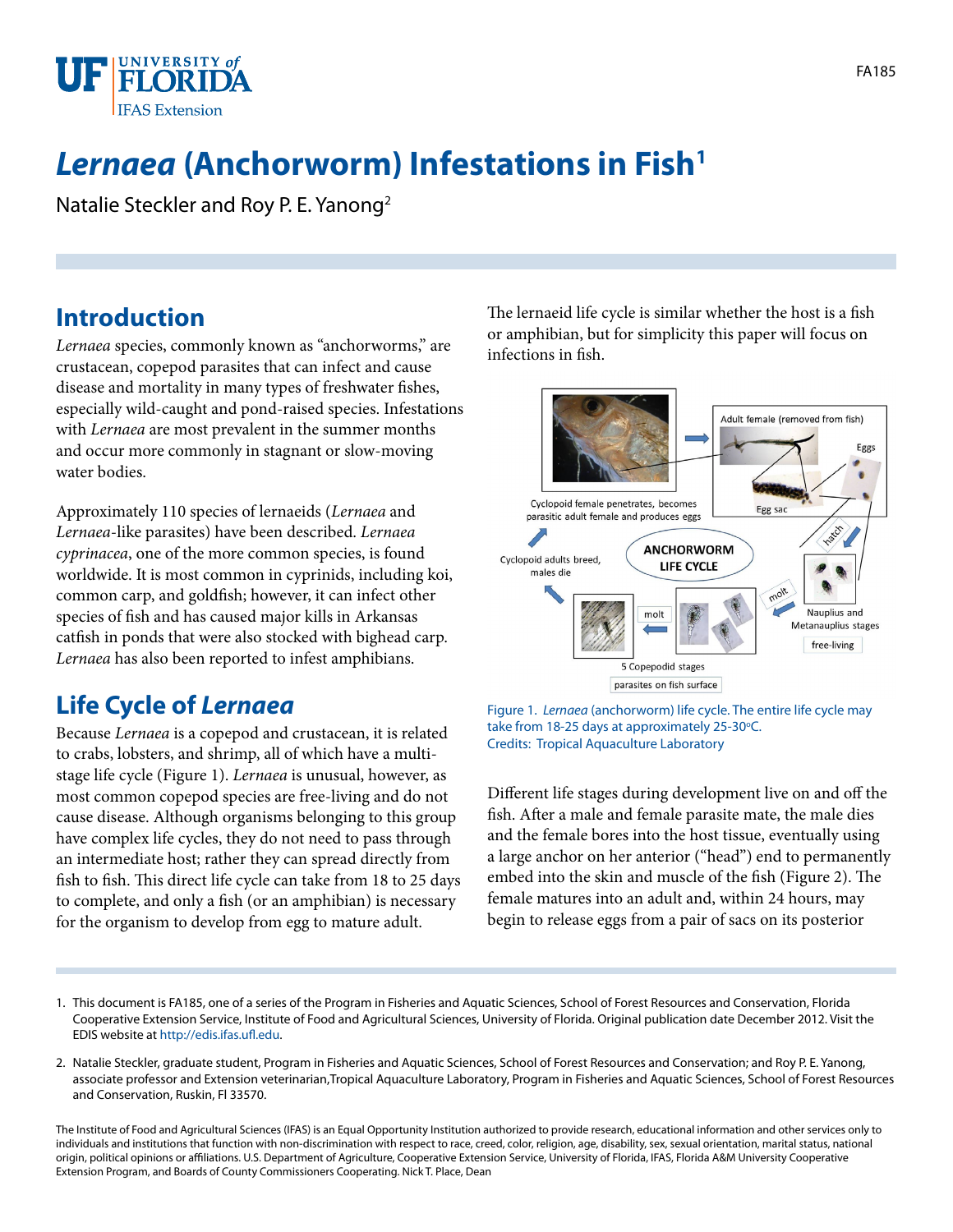("back") end (Figure 3). Each released egg hatches within 24–36 hours. Females are very prolific, and can produce batches of up to 250 juveniles (nauplii) every two weeks for up to 16 weeks at temperatures warmer than 25°C.

Newly hatched nauplii are free-living (not parasitic) and develop through three different naupliar stages in about 4 days. At that point they molt into the first copepodid stage, become parasitic, and attach to a host, often on the gills. Over the next 7 days, the parasite develops through five different "copepodid" stages. The copepodid stages typically are also found on the gills but are not permanently embedded in the tissue. Once in the final copepodid stage, the male detaches, but the female remains parasitic, attached to the current host or moving to another fish. Adult males die within 24 hours. In one study, the entire life cycle took approximately 18–25 days when fish were held at 29°C.

The optimal temperature range for *Lernaea* is 26–28°C. If temperatures fall below 20°C, juvenile *Lernaea* are unable to complete their development, and at 14°C, females will not reproduce. However, adult females can overwinter on the fish host, producing eggs when water temperatures warm up in the spring.

# **Disease in Fish Caused by** *Lernaea*

Common sites of *Lernaea* infections include the skin, fins, gills, and oral cavity (Figure 2). Large numbers of lernaeids in copepodid stages can kill small fish by damaging their gills and making it hard for the fish to breathe. When female parasites attach to the fish, they burrow deep into the tissues and eventually embed an anterior anchor into the fish's body. Intense focal inflammation and hemorrhage can occur at the attachment site, making the area appear red and ulcerated.

While an infection by small numbers of parasites isn't necessarily fatal, it is extremely irritating to the fish. *Lernaea* can cause intense inflammation, leading to secondary bacterial (e.g., *Aeromonas hydrophila*) and fungal infections. These secondary infections sometimes worsen and kill the fish. Larger numbers of parasites on the gill can interfere with respiration, causing death. Fish can survive *Lernaea* infection, but chronic conditions frequently result in poor growth and body condition.



Figure 2. Koi infested with numerous female *Lernaea Credits:* Tropical Aquaculture Laboratory

# **Diagnosis**

When seen by the naked eye, the most commonly observed life stage of the organism—the adult female—appears as a small, thin "thread" or "hair" approximately 25 mm long. Under the microscope, the long, tubular body has an anchor on the anterior end and paired egg sacs on the posterior end (Figure 3). The anchor, located in the anterior ("head") region, is typically embedded into the host's tissue, while the posterior end, with its egg sacs, extends out into the water column. Juvenile life stages, especially the copepodid stages, may also be seen on skin, fin, or gill samples with use of a microscope (Figure 1). Because adult female *Lernaea* may be confused with plant fibers, fungi, or other organisms, a fish health professional should be consulted for an accurate diagnosis. Use of a microscope to examine wet mounts of affected areas (skin, gill, oral cavity, fins) will be necessary to confirm the presence of this parasite.



Figure 3. Adult female, removed from fish. Note "anchor" on right, which embeds into the fish, and paired egg sacs on left. Credits: Tropical Aquaculture Laboratory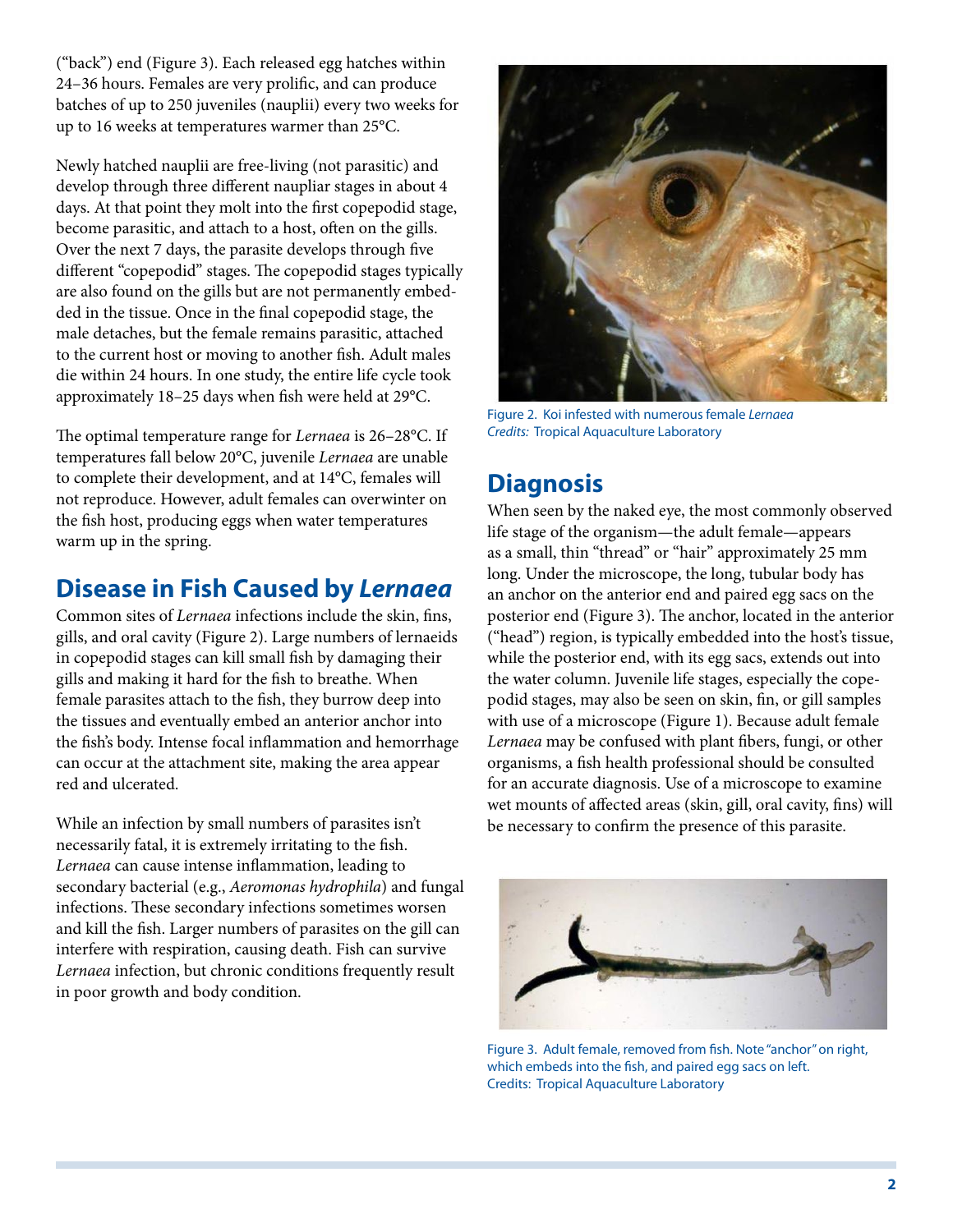## **Management**

Individual lernaeids can be removed from the affected fish using forceps. However, the removal is not always complete; sometimes the anchor portion remains embedded. The forceps method is impractical on a large scale, and other methods are recommended. Regardless of the method used, treatment of the entire system is necessary in order to treat all the fish and to control all life stages of the parasite, including those stages that survive off the host. Adult female lernaeids can survive 30 days on a fish host and are hardier than younger life stages; therefore, treatment should continue for several weeks.

A number of methods have been used effectively to control *Lernaea*, but recommendations will vary depending upon the fish species and the situation. Consultation with a fish health professional is necessary to ensure legal and appropriate drug or pesticide use. It should be noted that the only available treatment regimen for *Lernaea* in food fish species is salt. Salt has been researched as a treatment for *Lernaea* with variable results. In one salinity study with *L. cyprinacea*, a percentage of adult females survived fairly prolonged exposure, up to 22.4 g/L seawater (ppt) for up to 6 days. At 25.6 ppt, adults were killed by day 2. On the other hand, hatching of lernaeid eggs did not occur at 8 g/L seawater, and development of younger life stages that did hatch was prevented if the parasites were exposed for at least 5–6 days at 4.8 g/L. For food fish that can tolerate the salinity, 4.8 g/L seawater for up to about 30 days is the best choice to control the parasite because other drugs and pesticides are not legal for treatment of food fish species. Because adult female lernaeids are more tolerant of salt, additional measures may be necessary to effectively break the parasite life cycle. Removing fish from the system for 7 days will break the life cycle in the tank because larval stages cannot survive without a host for this time period.

For non-food fish species, such as ornamental production or home aquarium situations, additional treatments besides salt are available. Prolonged immersion with an organophosphate such as trichlorfon is an effective treatment for ornamental fish. A 30-minute bath with 25 mg/L potassium permanganate will kill larval lernaeids, but adults may survive. Diflubenzuron (also known as Dimilin) is a pesticide that interferes with growth of the parasite and will kill molting adult and larval stages at a dose of 0.066 mg diflubenzuron/liter. (Again, if the drugs or pesticides described above are not an option, then 4.8 g/L seawater for up to about 30 days should help control the parasite as long as the fish can tolerate this salinity level. Fish can also

be removed from the system for 7 days to break the lernaeid life cycle within the tank.)

Wounds resulting from an infection with *Lernaea* should be closely monitored, and optimal water quality should be maintained for the duration of treatment to minimize risk of secondary bacterial and fungal infection. Interestingly, there is evidence suggesting that successfully treated fish may become resistant to future infections with *Lernaea*.

#### **Prevention**

Incoming fish must be strictly quarantined and tested in order to avoid introducing *Lernaea* to a system. This is especially important with food fish species because treatment options are so limited. Before they are introduced into a system, all fish, especially high risk species such as carps (e.g., goldfish and koi), should be visually screened for adult parasites and then monitored regularly during quarantine. If the parasite is detected, early intervention will result in the most successful outcome.

## **Discussion**

*Lernaea* infestations are particularly common in cyprinids, including koi, goldfish, and other related carp, although numerous other freshwater species are susceptible. Individual parasites can cause severe focal damage to affected tissue, increasing the risk of infection by bacterial and fungal pathogens present in the environment. Several effective therapies are available for control of lernaeids; however, options are very limited for food fish and pond production. Quarantine and screening of incoming fish are highly recommended to avoid introduction of the parasite.

## **References and Suggested Readings**

Goodwin, A.E. 1999. Massive *Lernaea cyprinacea* infestations damaging the gills of channel catfish polycultured with bighead carp. Journal of Aquatic Animal Health 11:406–408.

Ho, J.S. 1996. Cladistics of the Lernaeidae (Cyclopoida), a major family of freshwater fish parasites. Journal of Marine Systems 15: 177–183.

Hoffman, G.L. 1999. Parasites of North American freshwater fishes, second ed. Cornell University Press, Ithaca, NY.

Kupferberg, S.J., A. Catenazzi, K. Lunde, A.J. Lind, and W.J. Palen. 2008. Parasitic copepod (*Lernaea cyprinacea*)